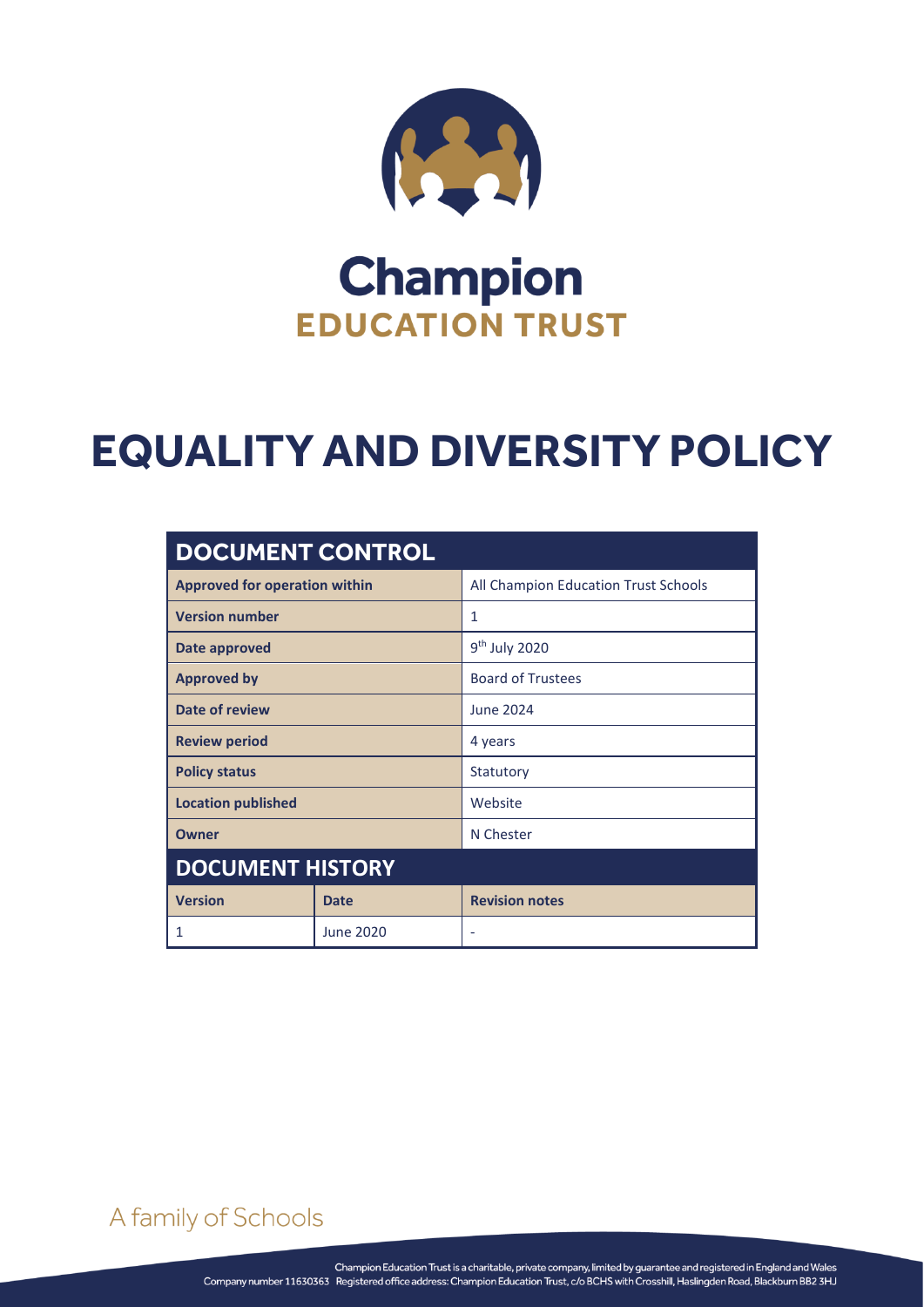### **EQUALITY AND DIVERSITY POLICY**

#### **OUR RESPONSIBILITY**

All aspects of our Trust will be based on the foundation of inclusion, equality and diversity. The Equality Act came into force on 1st October 2010 and is in place to ensure fairness and that equality legislation is clearer and stronger. The Equality Act replaces nine pieces of complex discrimination law under one umbrella and emphasises under protected characteristics nine potential elements for discrimination as follows:

- Age
- **•** Disability
- Gender Reassignment
- Marriage and Civil Partnerships
- Pregnancy and Maternity
- Race
- Religion and Belief
- Sex
- Sexual Orientation

All of the School Policies within the Trust should avoid negative or adverse impacts of services on the nine 'protected characteristics'. This policy should be read in conjunction with all other policies within the Trust in order that equality is integral to each individual Policy's development and review.

#### **OUR TRUST ETHOS**

Our Trust has developed a culture of social inclusion in which all students and staff are valued equally, irrespective of their age, gender, sexual orientation, race, religion, beliefs or disability. We actively support schools to reduce barriers to learning and seek to promote participation for all, responding to and embracing the diversity of our students and our local communities.

We believe that cultural and social differences are an important learning resource that supports learning and social development and helps all students to feel that they are valued and important members of our Schools. This prepares our students for a life in a diverse society. We believe that the curriculum within the schools in the Trust accurately reflects the cultural diversity of our society as a whole, so that students' progress with an appreciation of the contribution made by other cultures, even if they have not directly encountered them within their school setting.

All our students and staff within our schools support the Trusts ethos by demonstrating mutual respect and tolerance for all, promoting fundamental British values and reject all forms of discrimination and extremism.

This Policy will apply to all areas of School activities whether curricular, assemblies, sporting, extra-curricular or work placements. All schools within the Trust offer a wide range of enrichment activities which take into account parental concerns relating to religion and culture. Our aim is for students and families to have opportunities to build successful relationships with others from all aspects of the local, wider and global community through a variety of visits and activities.

All documentation, communication and publicity will be designed to be non-discriminatory and will emphasise equality and the value of diversity. Our aim is that all groups will be proportionately represented.

Discrimination in any form will not be tolerated by Trustees, staff or students. All staff within the Trust should ensure that unfair situations are recognised and dealt with including the following types of discrimination:

- Direct discrimination where employees/applicants are treated less favourably because they are subject to the nine protected characteristics.
- Indirect discrimination in which selection criteria, employment rules or the curriculum structure put individuals at a disadvantage of participating fully in School life.
- Harassment behaviour that is offensive, frightening or distressing in any way.
- Victimisation when an individual is treated discriminately because s/he has made a complaint, intends to make a complaint about discrimination or harassment or has given evidence or intends to give evidence, relating to a complaint about discrimination or harassment.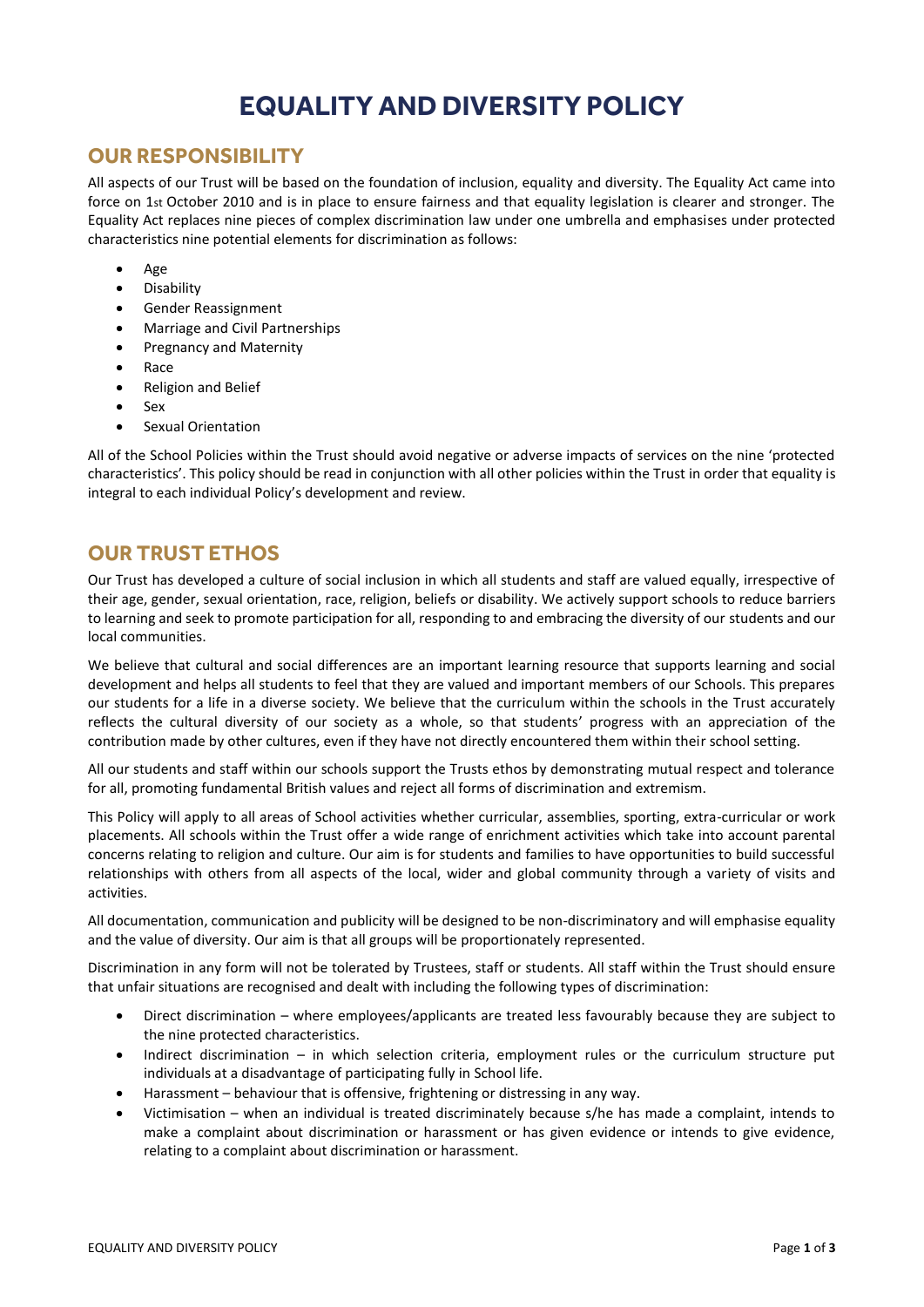#### **SCHOOL BASED PRACTICE**

- All staff will abide by and play an active role in the development and implementation of our School Policies. Consultation will be sought in the development of policies from both staff and students.
- Staff will plan the curriculum to ensure that all students have equal access and that the needs of individual learners are considered and do not disadvantage any member of our School community. Methods of teaching and learning will discourage prejudice and enhance the value of diversity.
- Staff will present positive role models for all groups of students and will explore issues within the curriculum relating to discrimination and prejudice. Staff will at all times avoid language that is discriminatory or patronising.
- The Schools within the Trust will follow a curriculum which includes Religious Studies and PHSE which ensures the promotion of positive attitudes towards diversity.
- All students will be given the opportunity to experience a variety of teaching and learning strategies which will allow them to explore concepts relating to cultural identity.
- We will support schools to constantly monitor and evaluate the progress and achievement of all students and have high expectations to ensure that each individual achieves their full potential.
- All schools will ensure that all students, whatever their gender, ethnicity or special educational needs will receive an education that is appropriate to their needs.
- Staff will ensure that students are aware of their rights and responsibilities with respect to equality, both within School and in the wider community.
- The School will seek to develop effective links with all communities and parents.
- The school will deal effectively and proactively with regard to incidents of harassment or discrimination in the School and classroom. Staff will ensure that they are approachable to concerned students and give appropriate support to students who feel that they are affected by discrimination.
- The school will ensure that students are aware of to whom to make a complaint and where they can get help.

#### **PASTORAL CARE AND BEHAVIOUR**

The Trust expects each school to maintain a proactive and supportive pastoral system which supports each individual student and reflects individual needs and requirements. The schools within the Trust will ensure that students feel safe within School and if they have any concerns, that they know who to approach in order that their issues are addressed appropriately. All members of the Trust are completely opposed to all expressions or acts of a racist, sexist, homophobic or discriminatory nature. We will deal with all such incidents according to the agreed procedures for dealing with bullying or poor behaviour or within the Complaints Policy.

The students have the right:

- Not to be discriminated against.
- To make a complaint if they feel that they are suffering discrimination.
- To have their complaint sympathetically listened to and dealt with.
- Not to be victimised if they do complain.

The students have the responsibility:

- Not to discriminate against others, or to support the discrimination of others.
- To support other people who may be discriminated against and seek help.
- To report to a responsible person if they feel that discrimination is taking place.
- Not to victimise anyone who makes a complaint of discrimination.

This policy and statement will be regularly reviewed to ensure that it meets changes to legislation and the needs of the Trust and the schools within it.

We believe that by the application of secure anti-discriminatory measures we can help to remove ignorance and misunderstanding.

#### **THE LEGISLATIVE FRAMEWORK**

The Trust will ensure that it meets all its responsibilities and liabilities under legislation designed to promote equality and diversity, namely the Equality Act 2010.